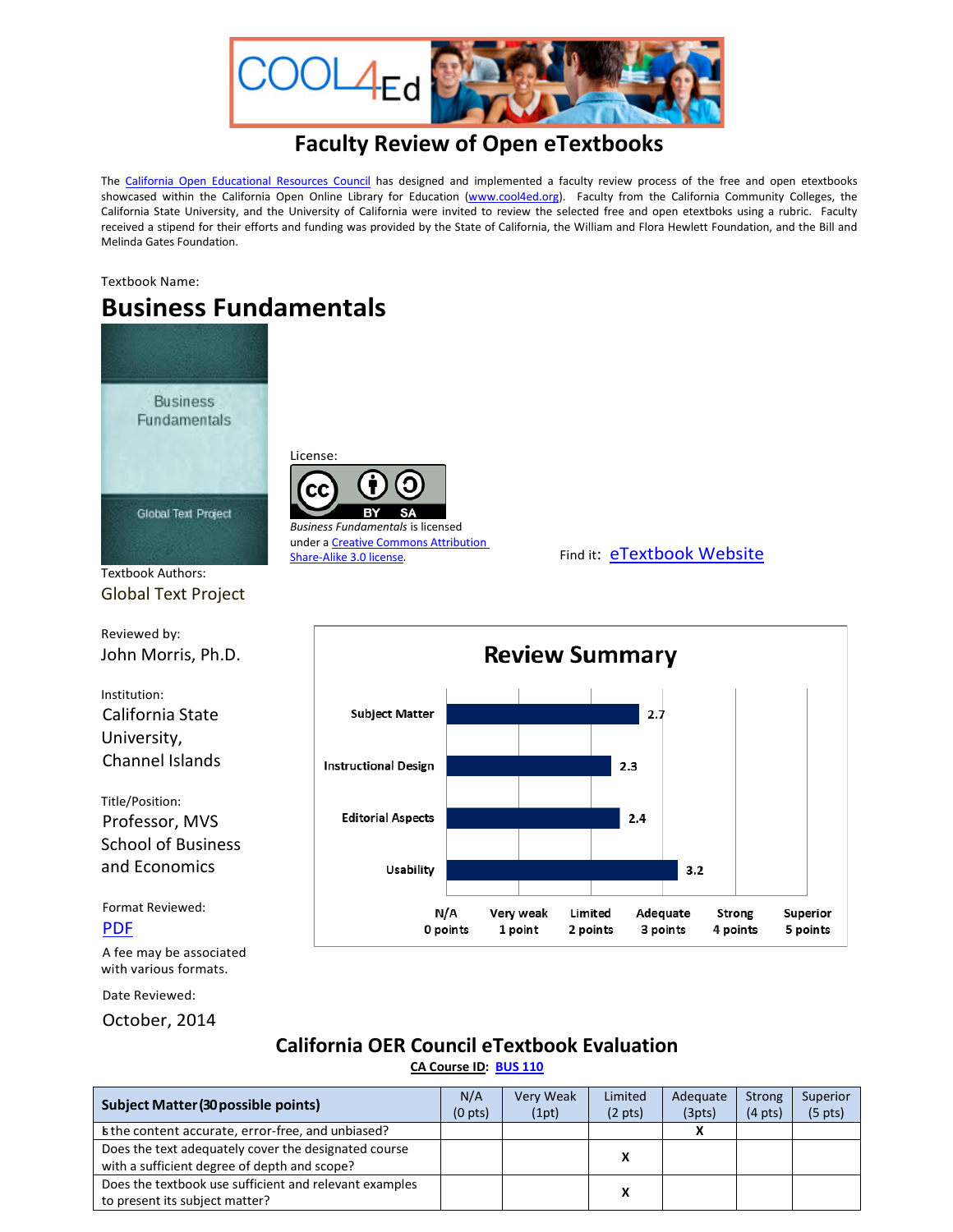| Does the textbook use a clear, consistent terminology to<br>present its subject matter?                                                                                                                                                                        |  |  |  |
|----------------------------------------------------------------------------------------------------------------------------------------------------------------------------------------------------------------------------------------------------------------|--|--|--|
| Does the textbook reflect current knowledge of the<br>subject matter?                                                                                                                                                                                          |  |  |  |
| Does the textbook present its subject matter in a<br>culturally sensitive manner? (e.g. Is the textbook free of<br>offensive and insensitive examples? Does it include<br>examples that are inclusive of a variety of races,<br>ethnicities, and backgrounds?) |  |  |  |

Please provide comments on any aspect of the subject matter of this textbook:

- The text flows poorly but given that it is the work of numerous authors not unexpected. A major flaw for me is that the work jumps too quickly into the mechanisms of business without providing a more solid grounding into the relationships between business & society, in essence an environments chapter would be helpful. Moreover, the chapters move between multiple levels i.e. national vs international so that some chapters address international aspects of a business function while others do not -- not clear why. Lastly, the title was a bit silly, "your path to finding the pot of gold at the end rainbow". Yes playful but perhaps misleading -- sometimes there is no gold, not every business succeeds. The reality is many business entrepreneurs don't find gold although they may indeed develop skills & competencies for later success.
- **Instructional Design (35 possible points)** (0 pts) Very Weak (1pt) Limited (2 pts) Adequate (3pts) Strong (4 pts) Superior (5 pts) Does the textbook present its subject materials at appropriate reading levels for undergrad use? **<sup>X</sup>** Does the textbook reflect a consideration of different learning styles? (e.g. visual, textual?) **<sup>X</sup>** Does the textbook present explicit learning outcomes aligned with the course and curriculum?<br> **X** aligned with the course and curriculum? Is a coherent organization of the textbook evident to the reader/student? **X**<br>reader/student? **X** Does the textbook reflect best practices in the instruction of the designated course? **<sup>X</sup>** Does the textbook contain sufficient effective ancillary materials? (e.g. test banks, individual and/or group activities or exercises, pedagogical apparatus, etc.) **X** Is the textbook searchable? **X** Total Points: 16 out of 35
- I could not access/find supplemental materials for this text.

Please provide comments on any aspect of the instructional design of this textbook:

• Liked that the text provides lots of links to source materials. Disliked the absence of exercises and cases. Since I think case analyses is an essential part of business education, I would need to supplement the text with lots of cases that I found/generated. Interestingly, most but not all chapters had learning objectives.

| <b>Editorial Aspects (25 possible points)</b>                                                      | N/A<br>(0 <sub>pts</sub> ) | <b>Very Weak</b><br>(1pt) | Limited<br>$(2 \text{ pts})$ | Adequate<br>(3pts) | <b>Strong</b><br>$(4 \text{ pts})$ | Superior<br>$(5 \text{ pts})$ |
|----------------------------------------------------------------------------------------------------|----------------------------|---------------------------|------------------------------|--------------------|------------------------------------|-------------------------------|
| Is the language of the textbook free of grammatical,<br>spelling, usage, and typographical errors? |                            |                           |                              | x                  |                                    |                               |
| Is the textbook written in a clear, engaging style?                                                |                            |                           | x                            |                    |                                    |                               |
| Does the textbook adhere to effective principles of                                                |                            |                           |                              |                    |                                    |                               |
| design? (e.g. are pages latid0out and organized to be<br>x                                         |                            |                           |                              |                    |                                    |                               |
| clear and visually engaging and effective? Are colors,                                             |                            |                           |                              |                    |                                    |                               |
| font, and typography consistent and unified?)                                                      |                            |                           |                              |                    |                                    |                               |
| Does the textbook include conventional editorial                                                   |                            |                           |                              |                    |                                    |                               |
| features? (e.g. a table of contents, glossary, citations and                                       |                            |                           |                              | x                  |                                    |                               |
| further references)                                                                                |                            |                           |                              |                    |                                    |                               |
| How effective are multimedia elements of the textbook?                                             |                            |                           | x                            |                    |                                    |                               |
| (e.g. graphics, animations, audio)                                                                 |                            |                           |                              |                    |                                    |                               |

Please provide comments on any editorial aspect of this textbook.

Total Points: 12 out of 25

Total Points: 16 out of 30

• Limited multimedia elements.